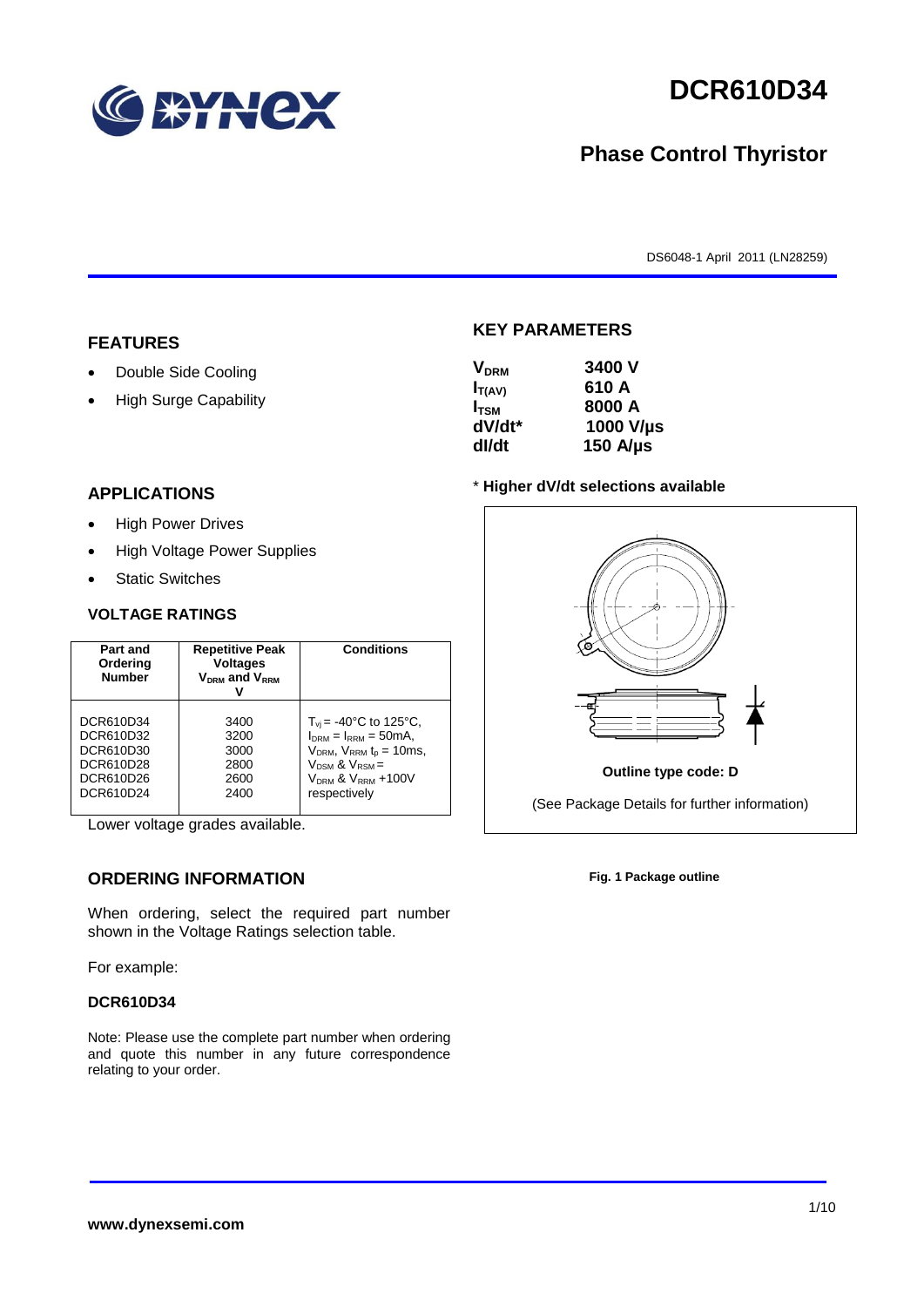

### **CURRENT RATINGS**

**Tcase = 60°C unless stated otherwise**

| Symbol             | <b>Parameter</b>                     | <b>Test Conditions</b>   |     | <b>Units</b> |  |
|--------------------|--------------------------------------|--------------------------|-----|--------------|--|
| Double Side Cooled |                                      |                          |     |              |  |
| $I_{T(AV)}$        | Mean on-state current                | Half wave resistive load | 610 | Α            |  |
| $I_{T(RMS)}$       | <b>RMS</b> value                     | $\overline{\phantom{0}}$ | 960 | A            |  |
| Iт                 | Continuous (direct) on-state current | $\overline{\phantom{0}}$ | 860 | A            |  |

#### **SURGE RATINGS**

| Symbol       | <b>Parameter</b>                        | <b>Test Conditions</b>                            | Max. | <b>Units</b>      |
|--------------|-----------------------------------------|---------------------------------------------------|------|-------------------|
| <b>I</b> TSM | Surge (non-repetitive) on-state current | 10ms half sine, $T_{\text{case}} = 125^{\circ}$ C | 8.0  | kA                |
| $l^2t$       | I <sup>'</sup> t for fusing             | $V_R = 0$                                         | 0.32 | MA <sup>2</sup> s |

#### **THERMAL AND MECHANICAL RATINGS**

| Symbol           | <b>Parameter</b>                      | <b>Test Conditions</b>                      |    | Min.                     | Max.  | <b>Units</b> |
|------------------|---------------------------------------|---------------------------------------------|----|--------------------------|-------|--------------|
| $R_{th(j-c)}$    | Thermal resistance – junction to case | Double side cooled                          | DC |                          | 0.035 | °C/W         |
| $R_{th(c-h)}$    | Thermal resistance – case to heatsink | Double side cooled                          | DC |                          | 0.01  | °C/W         |
| $T_{\nu j}$      | Virtual junction temperature          | Blocking V <sub>DRM</sub> / <sub>VRRM</sub> |    | $\overline{\phantom{0}}$ | 125   | °C           |
| $T_{\text{stg}}$ | Storage temperature range             |                                             |    | -40                      | 140   | °C           |
| $F_m$            | Clamping force                        |                                             |    | 8                        | 12    | kN           |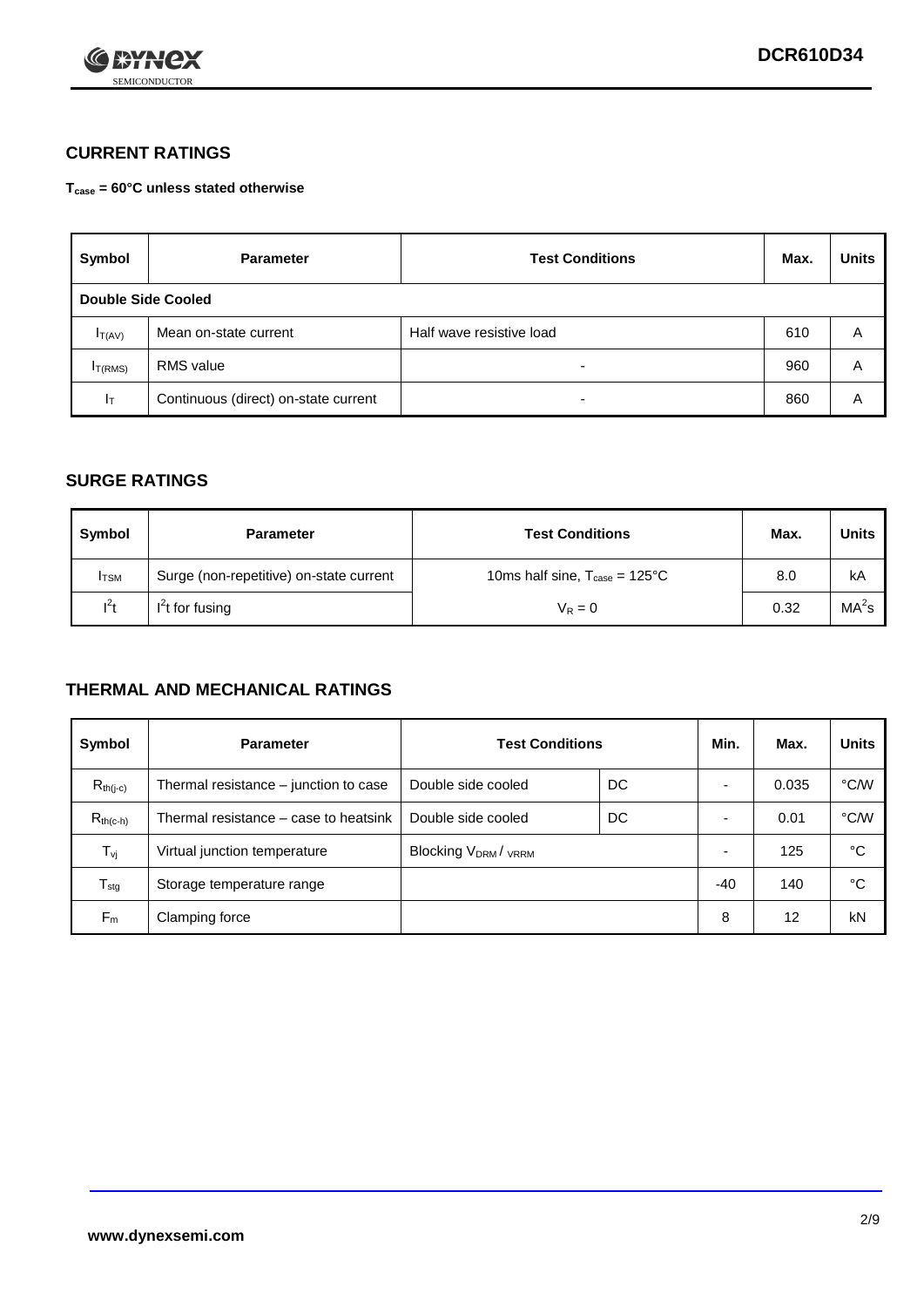

## **DYNAMIC CHARACTERISTICS**

| Symbol                             | <b>Parameter</b>                              | <b>Test Conditions</b>                                       |                                                  | Min.                     | Max.                     | <b>Units</b> |
|------------------------------------|-----------------------------------------------|--------------------------------------------------------------|--------------------------------------------------|--------------------------|--------------------------|--------------|
| I <sub>RRM</sub> /I <sub>DRM</sub> | Peak reverse and off-state current            |                                                              | At $V_{RRM}/V_{DRM}$ , $T_{case} = 125^{\circ}C$ |                          | 50                       | mA           |
| dV/dt                              | Max. linear rate of rise of off-state voltage | To 67% $V_{DRM}$ , T <sub>i</sub> = 125°C, gate open         |                                                  | 1000                     | $\overline{\phantom{a}}$ | $V/\mu s$    |
| dl/dt                              | Rate of rise of on-state current              | From 67% $V_{DRM}$ to 1000A                                  | Repetitive 50Hz                                  | $\overline{\phantom{a}}$ | 150                      | $A/\mu s$    |
|                                    |                                               | Gate source 30V, 10 $\Omega$ ,                               | Non-repetitive                                   | $\overline{\phantom{0}}$ | 1000                     | $A/\mu s$    |
|                                    |                                               | $t_r$ < 0.5µs, $T_i$ = 125°C                                 |                                                  |                          |                          |              |
| $V_T$                              | On-state voltage                              | $I_T = 1500A$ , $T_{case} = 125^{\circ}C$                    |                                                  |                          | 2.78                     | $\vee$       |
| $V_{T(TO)}$                        | Threshold voltage                             | $T_{\text{case}} = 125^{\circ}C$                             |                                                  | $\overline{\phantom{a}}$ | 0.98                     | $\vee$       |
| $r_{\text{T}}$                     | On-state slope resistance                     | $T_{\text{case}} = 125^{\circ}C$                             |                                                  |                          | 1.20                     | $m\Omega$    |
| $t_{gd}$                           | Delay time                                    | $V_D = 67\%$ V <sub>DRM</sub> , gate source 30V, 10 $\Omega$ |                                                  | $\overline{\phantom{a}}$ | 3.0                      | μs           |
|                                    |                                               | $t_r = 0.5 \mu s$ , $T_i = 25^{\circ}C$                      |                                                  |                          |                          |              |
| IL.                                | Latching current                              | $T_i = 25^{\circ}C,$                                         |                                                  | $\overline{\phantom{a}}$ | 1                        | Α            |
| Iн                                 | Holding current                               | $T_i = 25^{\circ}C,$                                         |                                                  |                          | 200                      | mA           |

### **GATE TRIGGER CHARACTERISTICS AND RATINGS**

| Symbol | <b>Parameter</b>         | <b>Test Conditions</b>                       | Max. | <b>Units</b> |
|--------|--------------------------|----------------------------------------------|------|--------------|
| $V$ GT | Gate trigger voltage     | $V_{DRM} = 5V$ , $T_{case} = 25^{\circ}C$    | 3    |              |
| VGD    | Gate non-trigger voltage | At 40% $V_{DRM}$ , $T_{case} = 125^{\circ}C$ | TBD  |              |
| Iст    | Gate trigger current     | $V_{DRM}$ = 5V, $T_{case}$ = 25°C            | 300  | mA           |
| lgp    | Gate non-trigger current | At 40% $V_{DRM}$ , $T_{case} = 125^{\circ}C$ | TBD  | mA           |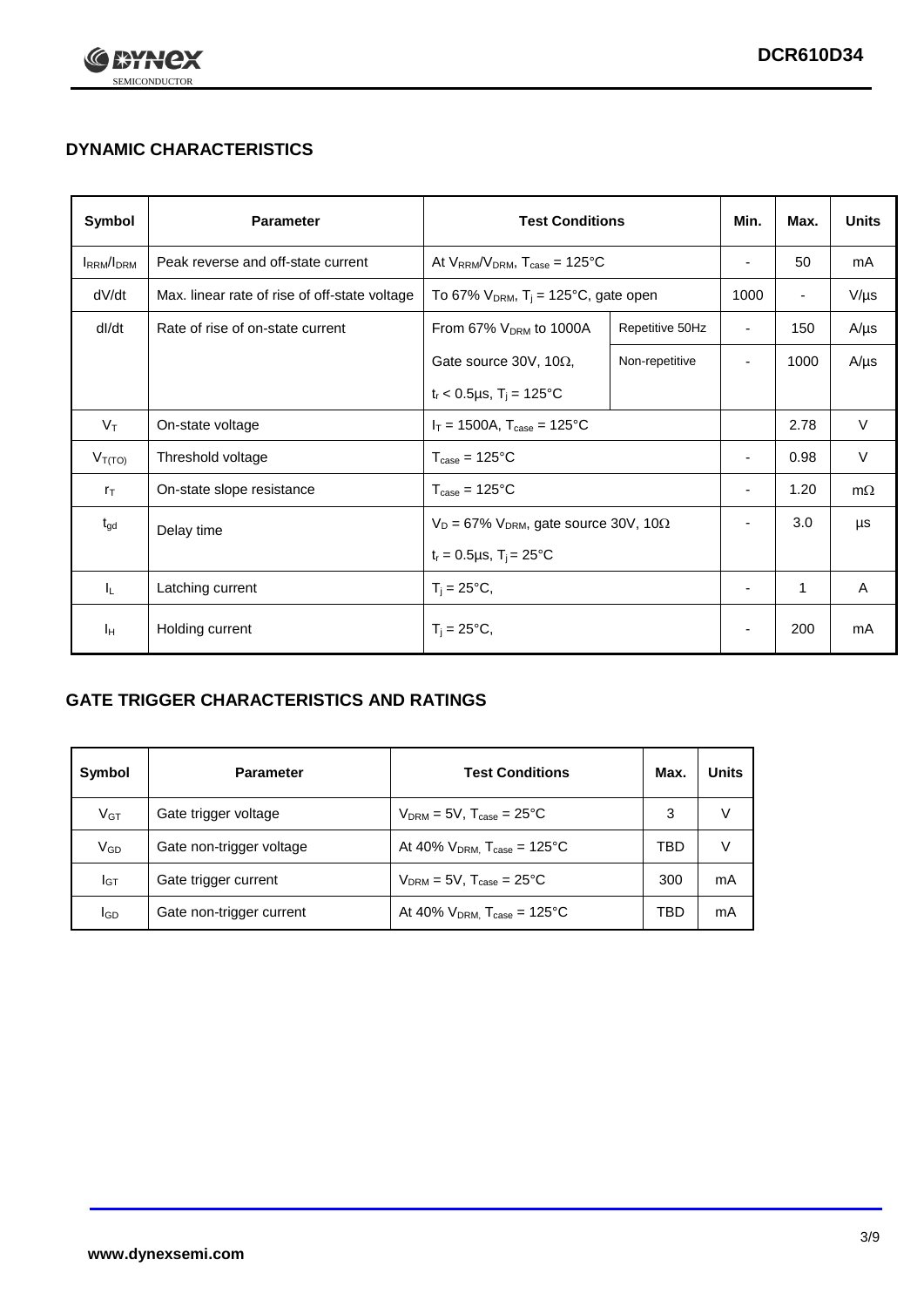

### **CURVES**

SEMICONDUCTOR



**Fig.2 Maximum &minimum on-state characteristics**



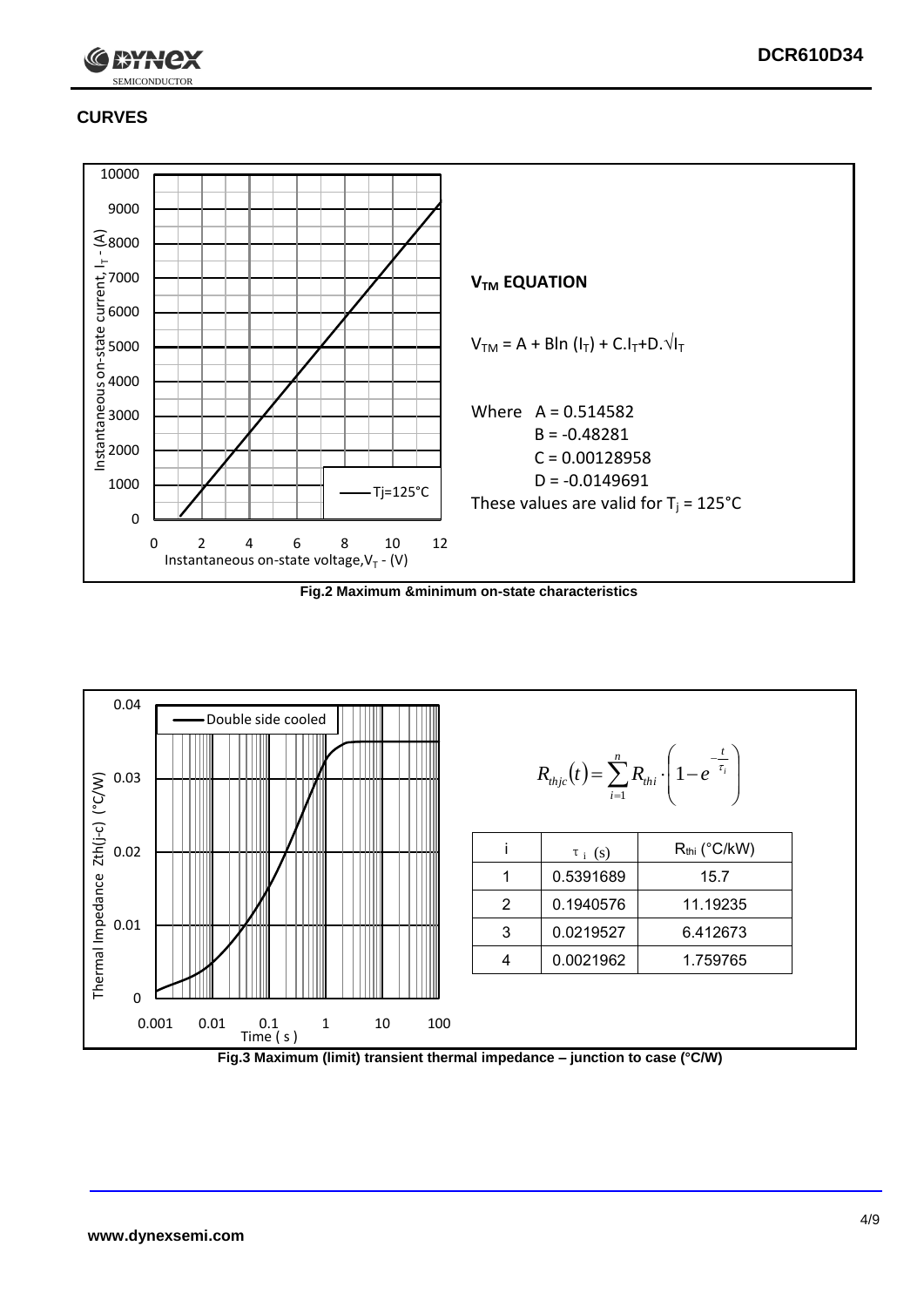



**double side cooled – rectangular wave**

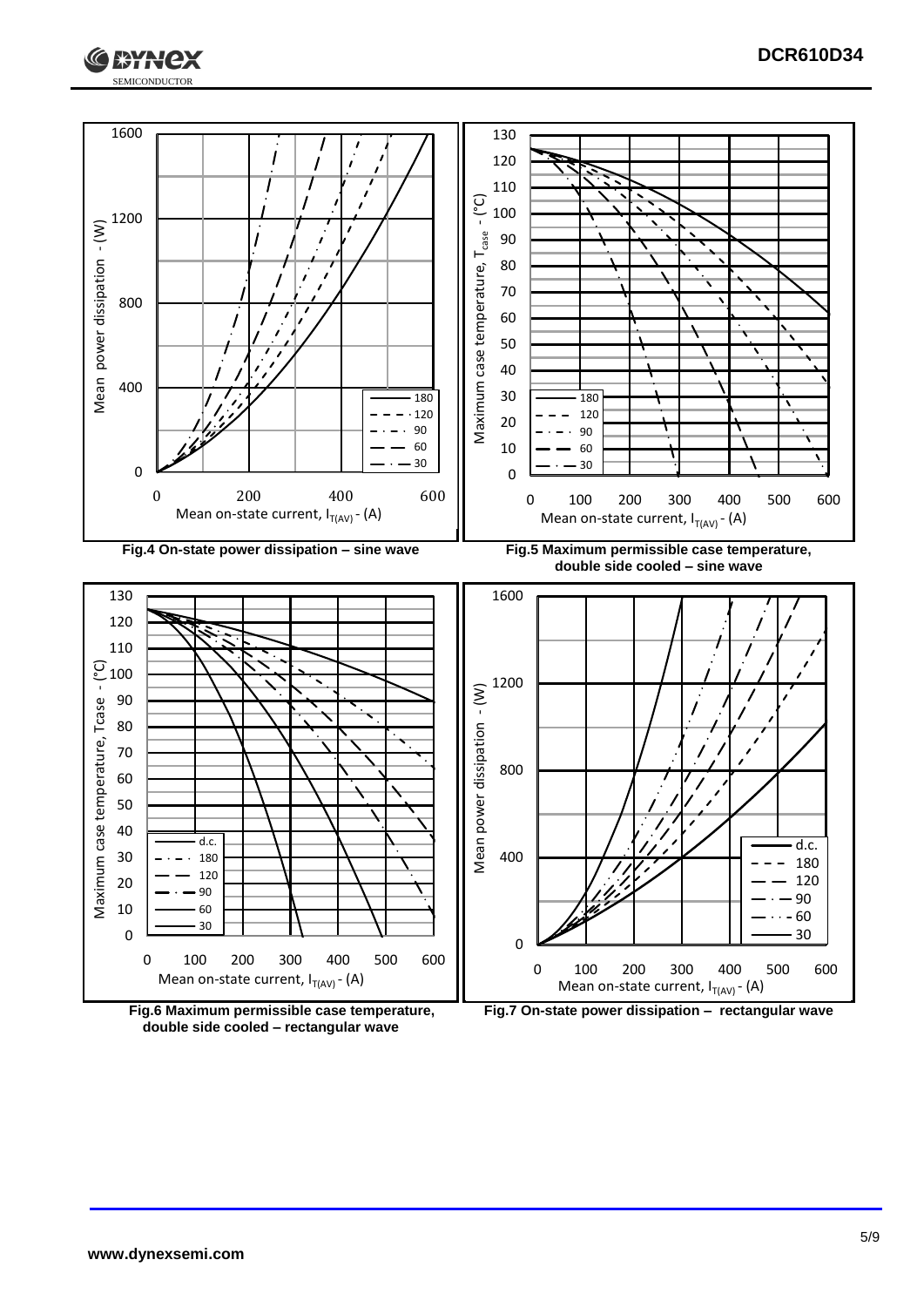





**Fig.10 Gate characteristics**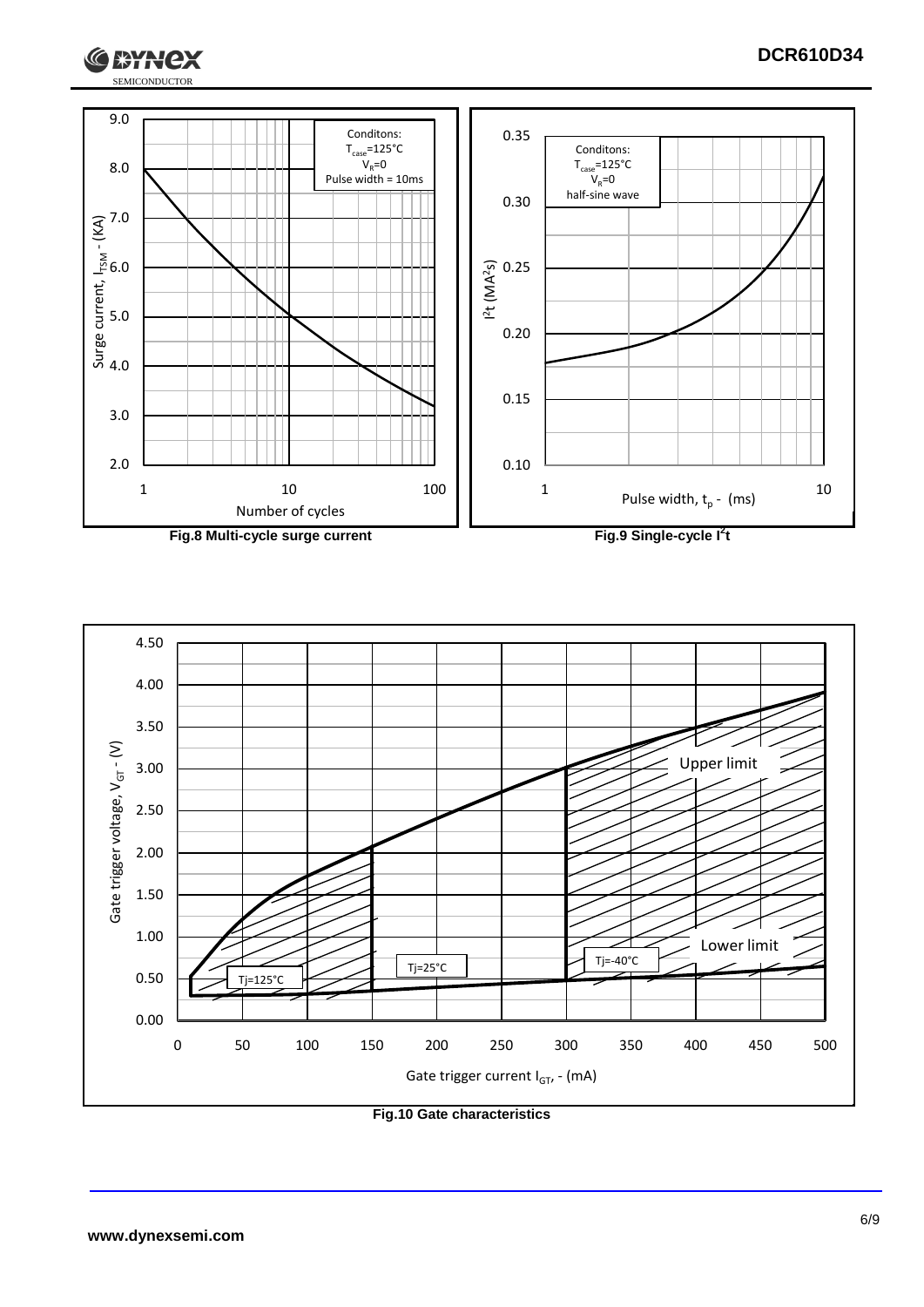



**Fig.11 Gate characteristics**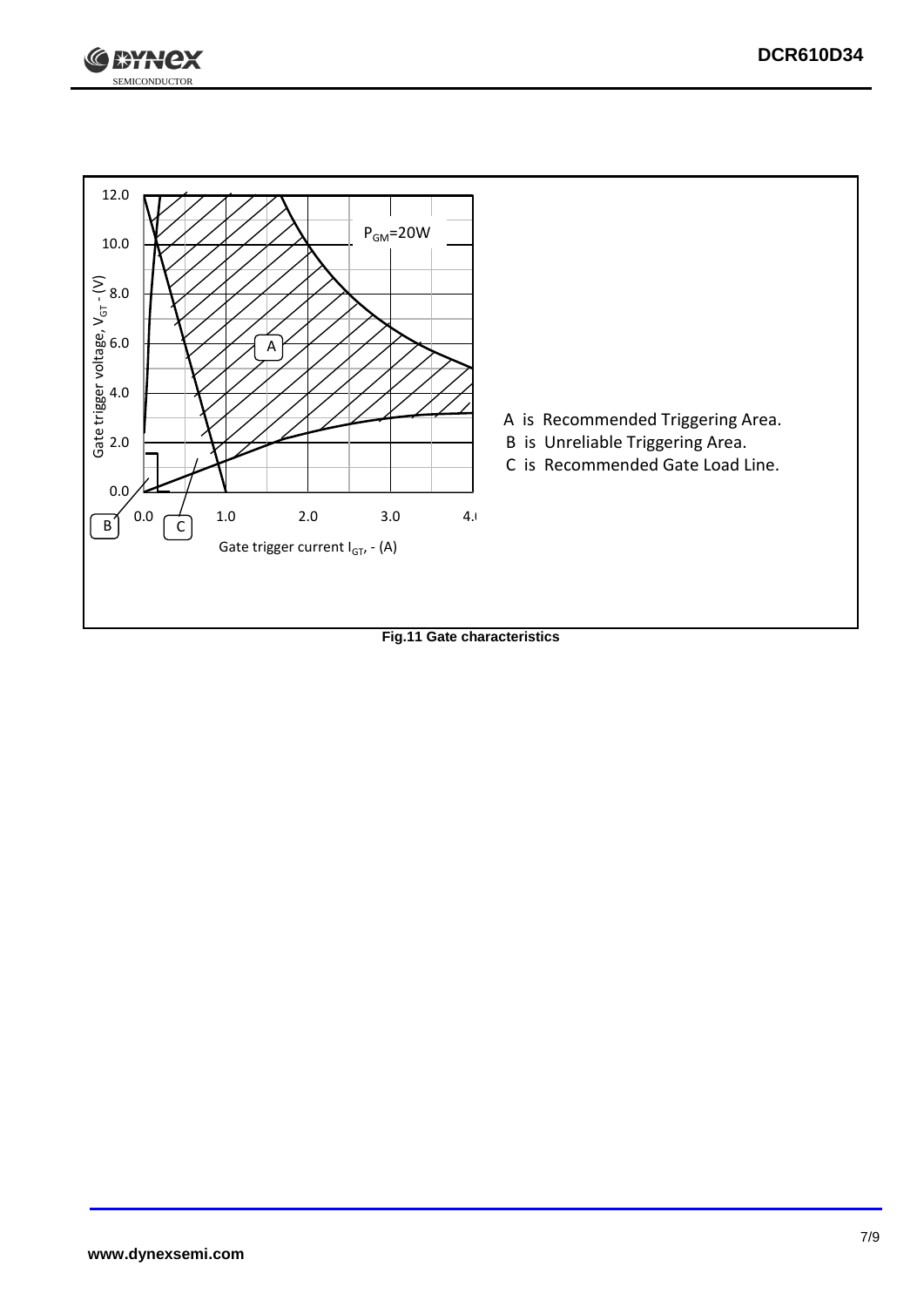

## **PACKAGE DETAILS**

For further package information, please contact Customer Services. All dimensions in mm, unless stated otherwise. DO NOT SCALE.



**Fig.12 Package outline**